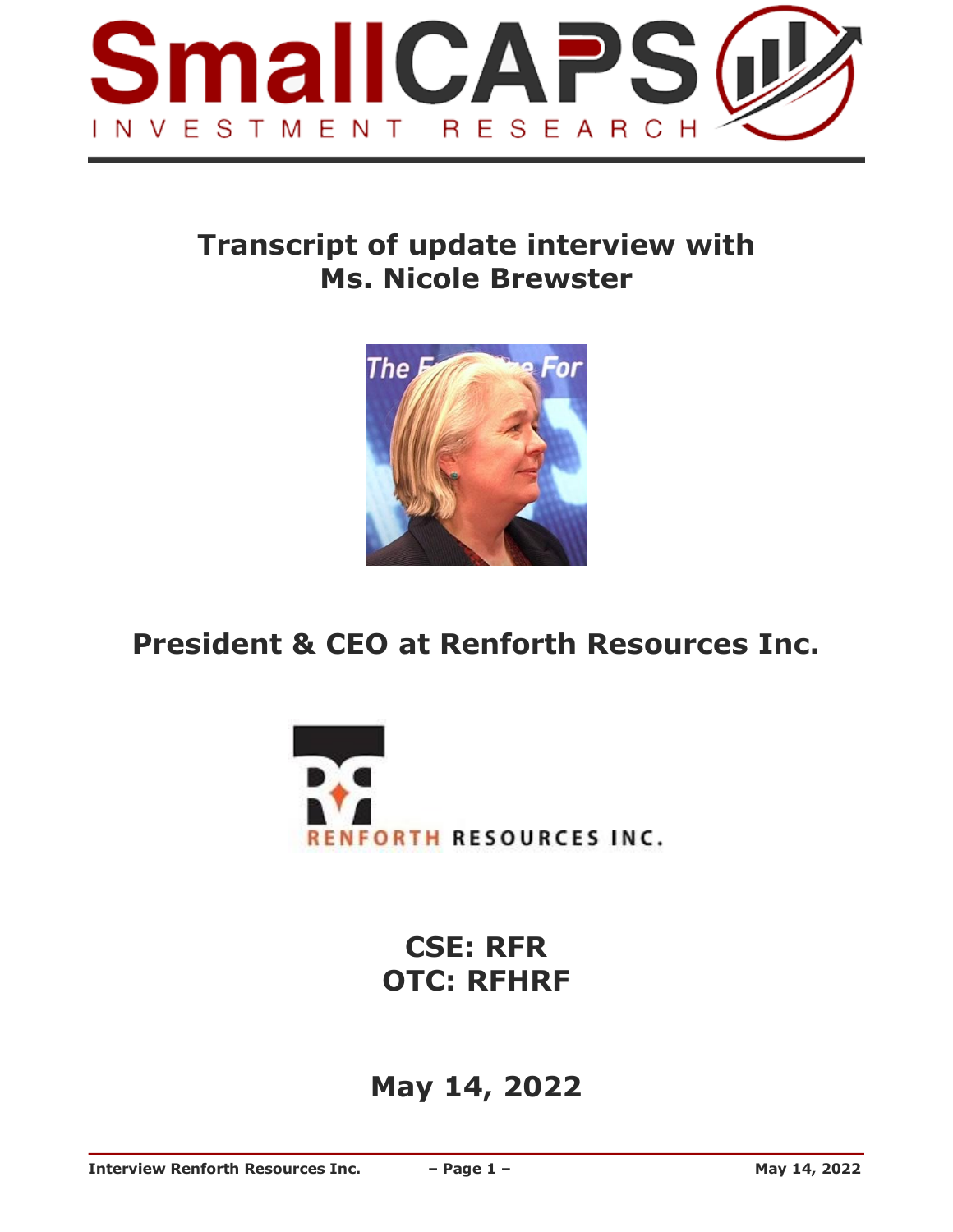**Ms. Nicole Brewster – President and CEO.** After spending some time in the capital markets world, Ms. Brewster joined a successful exploration contracting business, active in several countries and on several projects. Those included, amongst many others, supporting and executing the Ring of Fire chromite discovery programs and participating in the re-opening of a mine and associated brownfield exploration in the pyrite belt of southern Spain. Personal focus in logistics, project support and execution on time and on budget, corporate development and functioning as a modelling technician in Gemcom and Datamine form the expertise brought to bear in Renforth. From a significant shareholder in Renforth to President, Ms. Brewster's overriding motivation began as, and continues to be, to unlock the value of the Company's gold projects.

**Smallcaps Investment Research: A warm welcome everyone to a new interview on Smallcaps Investment Research. Today we're speaking with Ms. Nicole Brewster, the President and CEO of Renforth Resources Inc. The Company holds Parbec, an open-pitable gold deposit, and Surimeau, a district scale battery metals discovery, both located near Malartic, Quebec. Since so many exciting events will take place in the months ahead, it's high time for an update interview. The Company is listed on the Canadian Securities Exchange with ticker symbol RFR. Nicole, it's great to have you with us again, welcome.**

Nicole Brewster: Thank you very much. Pleasure to be here.

#### **To help refresh the memories of our listeners and to give newer listeners a proper introduction, can you give us a brief recap of Renforth Resources and its activities?**

As you mentioned, we hold an open-pitable gold deposit located on the Cadillac Break, near the largest Canadian open-pit gold mine, the Malartic Mine. At Parbec, we recently did some transformative drilling. We are in the midst of assimilating those results into a new project model. Given the current market environment, we are very excited to have gold asset with road access in the province of Quebec.

We also have Surimeau. We acquired the property via staking in the last 18 months or so. This was while no one was looking at battery metals and of course now battery metals are very much the flavor of the day. We have our guys in the field working on the property, which we already know to be mineralized at a very large scale.

#### **Let's focus on your two main projects. First, your gold asset Parbec. Could you give us some more information on that property?**

Parbec, as I mentioned is located on the Cadillac Break. That is notable because the Cadillac Break is Canada's largest and most prolific gold bearing structure. It is a major fault and it runs from the town in Kirkland Lake, which is in the province of Ontario. Then it runs for several hundred kilometers, crosses our Parbec property, all the way to Val D'or, which is 40 kilometers away. Thus you can see it is a major structure.

About 1.8 kilometers of the Cadillac Break runs through Parbec. It is noteworthy that the Cadillac Break is typically a very vertical structure. That means that the mineralization goes straight down. Our property also underpins several major current historic mines.

We have done a couple of drill campaigns at Parbec. The bulk of the holes were not deeper than 400 meters vertical and showed strong results. A couple of deeper holes that we drilled also hit mineralization, showing continuity.

As aforementioned, we have recently completed some drilling which is turning out to be transformative. We are in the process of integrating that data into our new model.

It is road accessible, it is beside a major mine, and near major mining centers. This gives us lots of logistical advantages.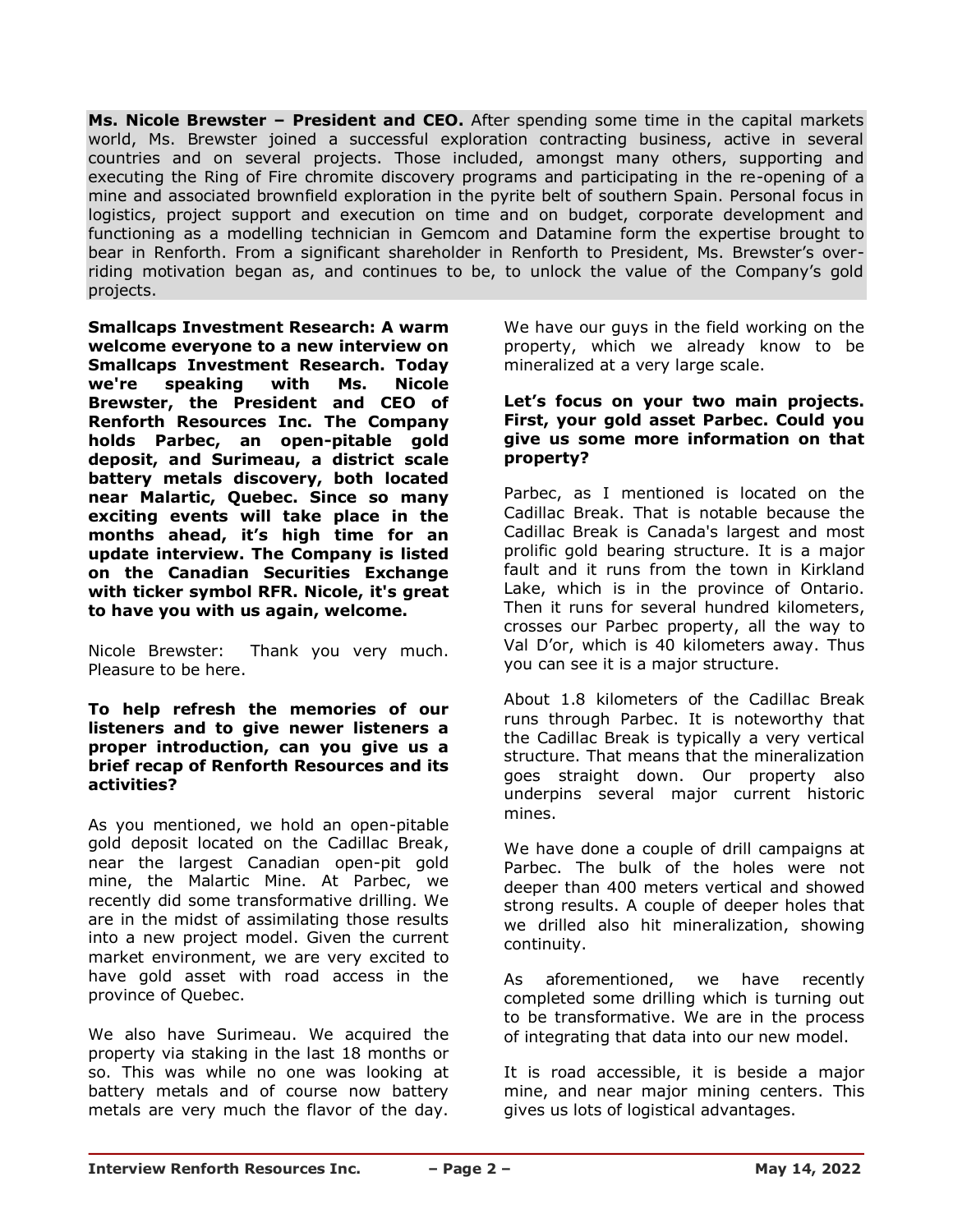#### **In fact, the most important exploration program in the history of Parbec was completed last year. What were some of the highlights of that program?**

The main takeaway is that we extended mineralization deeper at Parbec with continued high grade and good intercept lengths.

The highlights in terms of assay values were numerous and we set several firsts for the property in terms of highest grade or best intercepts being a combination of grade and width or longest intercepts.

To be brief and efficient, I will summarize the results as saying fundamentally we tested for vertical continuity of the gold mineralization. In other words, we drilled deeper step downs, deeper under existing intervals we had, and we got the continuation of the gold.

### **What are the next steps in the process to build further value at Parbec?**

At the moment, the next steps are unfolding as we speak. We hired a consulting structural geology group, which has never been done at Parbec. We are going to have to go out in the field and do some more work, but their first pass has been very successful and very informative. Now that information is also being delivered to the new consulting geology group, which is in place to do the next 43- 101 resource report for Parbec.

That being said we might see further developments soon. The consultants see enough vertical continuity that it probably merits changing the deposit model from being an open pit to being a vertical shoot. This is more of a classic setting for gold.

The implications are that the gold could go very deep and thus we could be at the very early stages of unlocking significant value at Parbec.

We are proceeding with the modeling of the structural work, and perhaps we would be looking to drill test that new model later this year.

# **A few years ago, you sold your New Alger property. Is that also a possible scenario for Parbec?**

Yes, it could happen. We do have a data room in place, and certain groups have expressed interest. But we have not agreed to a deal yet. We are not in a hurry to sell Parbec.

# **In 2021, you also made some serious progress with your second property Surimeau. Would you first give some background information on this asset?**

Surimeau is a 330km2 property, located not far from Parbec. Again, it is also a neighbor to the Canadian Malartic mine. We held the Malartic West property and we started staking additional claims on the south end, based on geophysics. Then, based on a couple of historic areas of mineralization that we could see in the public record, we decided to acquire more land. We ended up putting together six areas of historically identified polymetallic mineralization.

Finally, we have started to work on the property at a moment when no one was paying any attention to battery metals. Meanwhile, we have found nickel, cobalt, copper, zinc and the platinum-group metals. We even see potential for lithium. Thus, it is all very exciting.

# **The latest drill results, that were presented a few weeks ago, again show some great promise for the project right?**

The assay results, which were generated just before Christmas and released not long ago, are outlining a large, relatively low-grade ultramafic. This is carrying nickel, cobalt and platinum group elements platinum and palladium. Within that large lower grade envelope, there is a higher-grade core. This structure is comparable to other deposits to the north or some of what Canada Nickel is doing in Ontario.

This makes it exciting to be developing a new nickel story in the current market with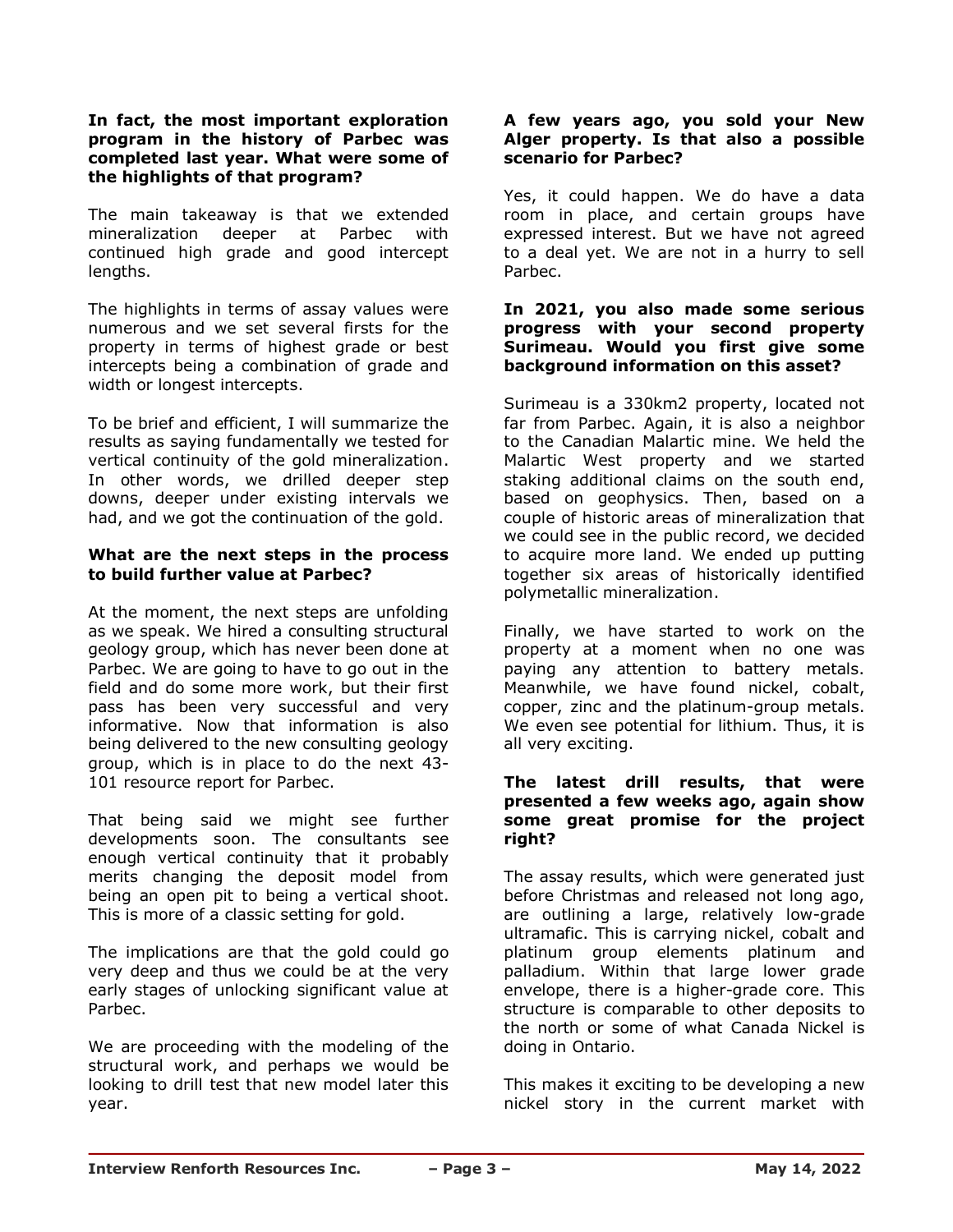everything we are reading about EVs, as well as just energy storage in general. Again, with Surimeau we have the complete, future facing metals basket.

To be specific, I can give you an example of an assay. We assayed 3.46% nickel and 491ppm cobalt over 1.5 meters. This indicates that we hit pentlandite with the drill, which is a pure form of nickel sulfide. We also know that there is more potential as we are seeing that both ends of our asset are mineralized.

To conclude, we have our work laid out in front of us. That is to continue to work this 20-kilometer trend with mineralization at surface, road access and hydroelectric power.

#### **Mid-April, results from a geophysical survey were presented. What did they show?**

We flew two things during the geophysical survey. We conducted a Magnetic survey, because we know that the ultramafic, which carries the nickel-cobalt PGE, is magnetic, and we wanted a greater detail on that anomaly. In fact, we see continuity of that structure over the 20 kilometers between Victoria and Colony. As a result, we now call it the Victoria structure, just because it is one continuous thing.

We also conducted an Electromagnetic survey, because with EM we can see sulfides to a depth of about 150 meters. The sulfides have been demonstrated by EM to be continuous across the 20 kilometers as well. This is important, because we already could see the mag, the ultramafic, but the sulfides were harder to see.

We are also trying to figure out where the copper-zinc VMS is occurring within the ultramafic, because it is harder for us to see. Hopefully the EM survey will help us see those sulfides a bit clearer as well.

The survey is already with our geologists, but it is going to a group of consulting physicists who will be interpreting the anomalies. They do this around the world and they will be helping us formulate drill targets, which would come into play later this year at Surimeau.

# **You also announced that soon more work will be conducted at Surimeau. Can you give us an overview of what is planned the coming months?**

I can tell you about what is planned, and I can tell you about what we are doing right now. We put the guys back in the field last week, and they will be there for approximately a month.

Their targets include taking the EM survey and going to the ground point of every one of the EM anomalies to search for surface expressions. They are also going to visit several identified pegmatites and prospect for more in order to look for the presence of Spodumene within those pegmatites. That would be a classic lithium structure in Quebec.

In addition to that, they are completing some mapping and drone photography of the stripped area from last year which were not completed because we were working right ahead of winter.

In conclusion we are taking advantage of the fact that winter has almost gone up north. In fact, there is still some snow in the woods, but we have such a big property and so many targets to cover that we are taking advantage of the time to put their boots in the field while we also at the same time develop drill targets for the fall at Surimeau.

# **With all the planned activities, Renforth's cash and cash equivalents position is very important. Would you give some more color on that?**

We are doing okay in terms of cash and cash equivalents on hand right now. We are sitting at a bit less than a million dollars in the bank in terms of cash and we hold securities, which are worth \$2.2 to \$2.5 million dollars right now. This offers us plenty of money to both complete our prospecting, targets for the summer and then to start to look at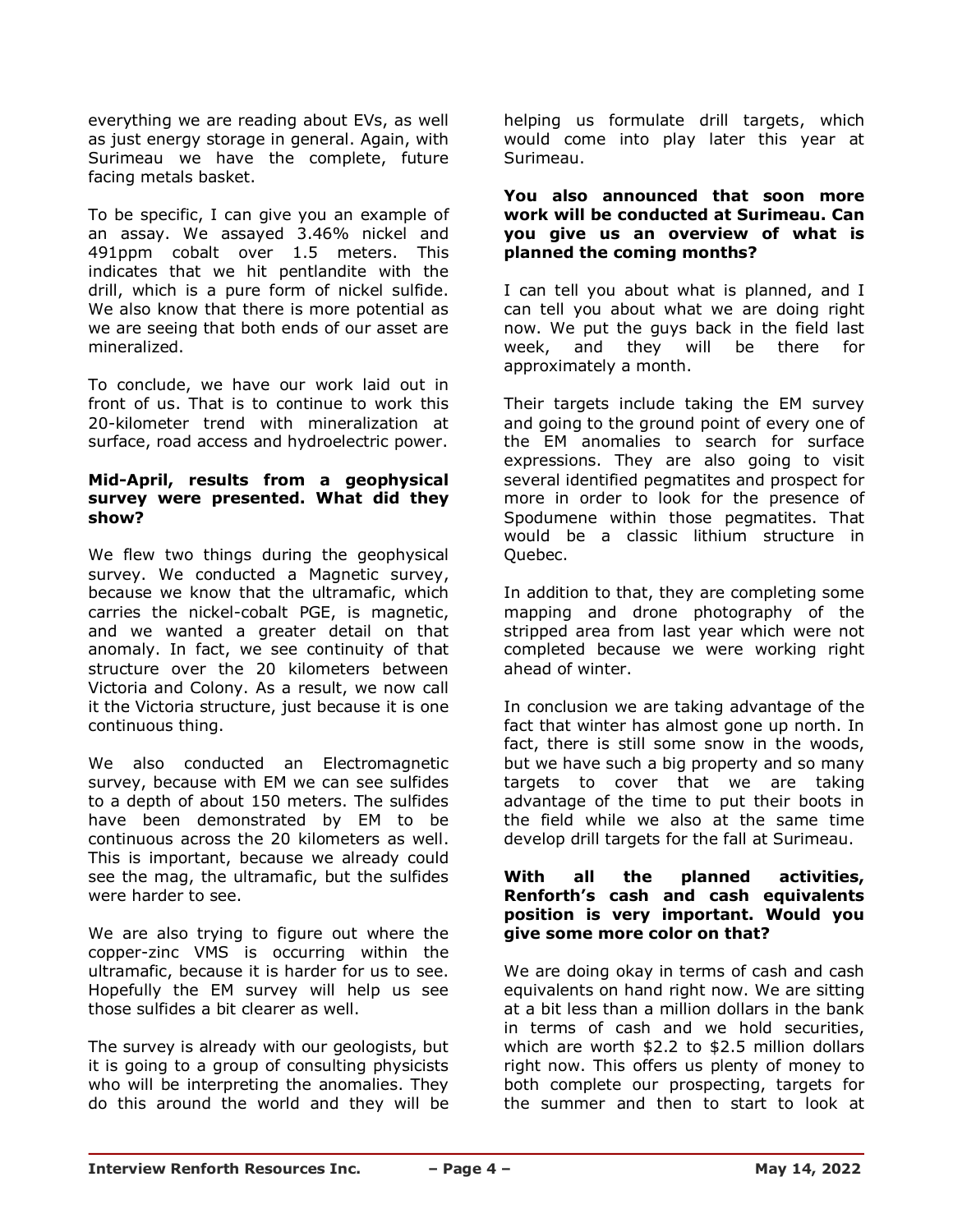drilling in the fall. If by any chance Parbec is sold, that would definitely change the cash situation, because that would have us funded for quite some time.

#### **The past few quarters we've seen quite some turmoil in the gold and silver markets, and especially in the EV-related metals markets. Where do you see those markets going in 2022?**

Well through 2022, I feel we are going to see more and more volatility. I think we are going to see gold pretty much trading like a yoyo. I think there is more happening in gold than just the physical gold market. We are seeing a couple of regimes buying a lot of gold and there is talk about a return to gold backed currencies, which is really fascinating. Fundamentally, I do see the gold price going higher.

In terms of the EV metals or the forwardfacing metals, a lot of those have current supply issues. We are going to see a deficit in pretty much any material that has to be mined, due to at least half a decade of under investment in exploration preceding today.

That being said, I think we are going to head into a commodities bull market. I think, we are going to see a mining cycle. Thus, it is definitely time to invest if investors are not already. I think we are entering a period that is going to be quite interesting to watch.

# **Before we go, what can we expect from Renforth Resources in the next 12 months?**

Well, I think we can expect some exciting news to come out of our summer prospecting at Surimeau. At the same time, we will be refining our drill targets and you will see us continue our drilling at Surimeau, along the 20-kilometer structure.

In terms of Parbec, you will see us do some more drilling before we restate the resource.

So, you can expect us to do a lot of work against the backdrop of a commodities market that is heating up. Moreover, our properties are well located logistically and politically. We know, we have the mineralization in every instance, we just do not know how much we have.

The bottom line is clear, we are just going to continue to unlock value on our properties.

**Excellent. Nicole, thank you so much for taking time out of your schedule. We wish you and Renforth all the best and we certainly look forward to having you back to give us an update on the progress of the Company.**

Perfect. I look forward to it. Thanks for your time.